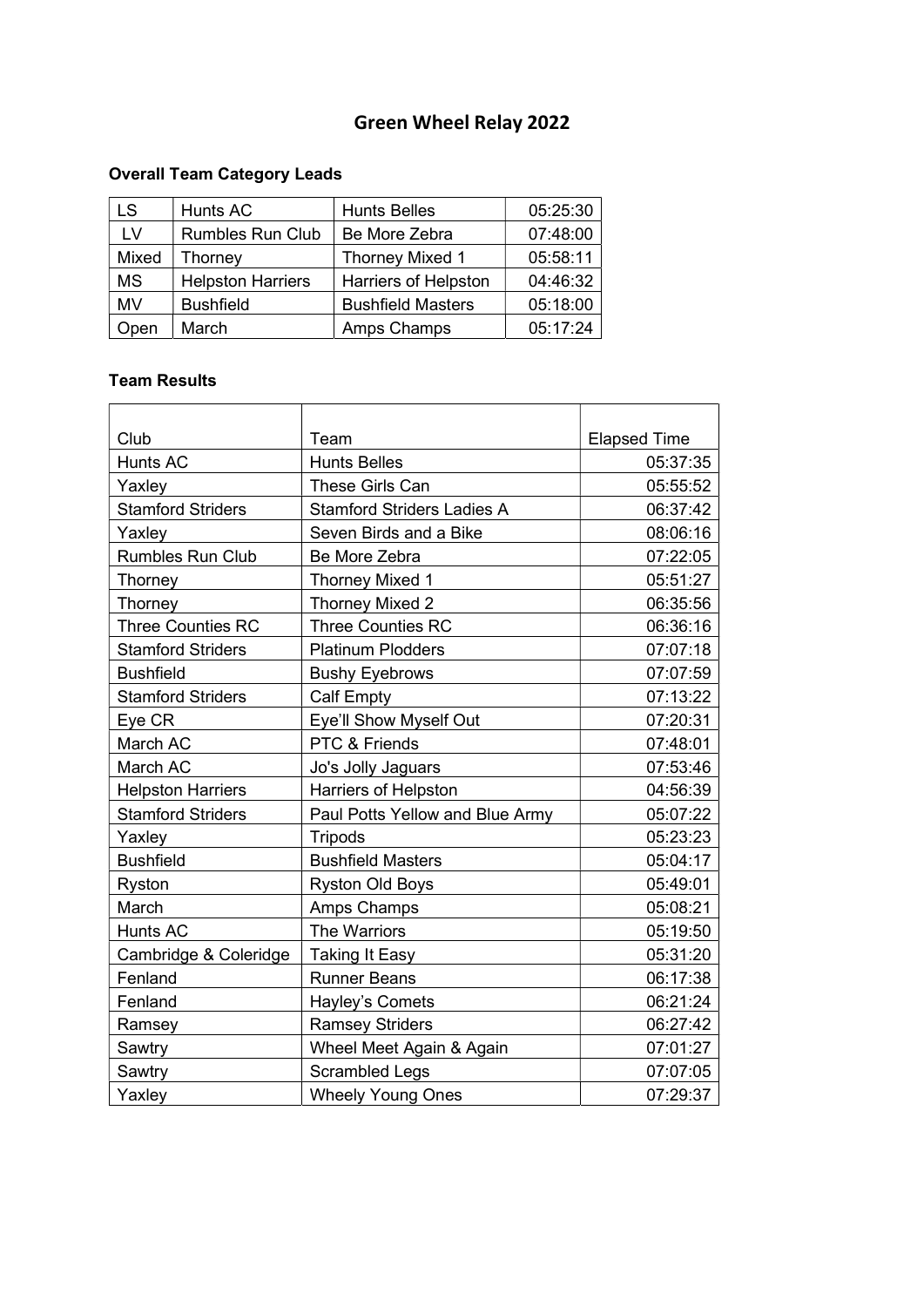|        |                                      |                                    |                                    | Stage    | Elapsed  |
|--------|--------------------------------------|------------------------------------|------------------------------------|----------|----------|
| Number | Name                                 | Team                               | Club                               | Time     | Time     |
| 231    | Martin Gichuhi                       | <b>Bushfield Masters</b>           | <b>Bushfield</b>                   | 00:47:51 | 00:47:51 |
| 261    |                                      | Harriers of Helpston               | Helpston<br><b>Harriers</b>        | 00:49:42 | 00:49:42 |
| 201    | Mike Channing<br><b>Andrew Plume</b> | <b>Runner Beans</b>                | Fenland                            | 00:51:37 | 00:51:37 |
|        |                                      |                                    | Cambridge &                        |          |          |
| 101    | <b>Andrew Brett</b>                  | <b>Taking It Easy</b>              | Coleridge                          | 00:52:18 | 00:52:18 |
| 51     | Darren Hilier                        | <b>Tripods</b>                     | Yaxley                             | 00:53:15 | 00:53:15 |
| 191    | Kanina O'Neil                        | Amps Champs                        | March                              | 00:53:39 | 00:53:39 |
| 181    | <b>Stuart Hodgkinson</b>             | Paul Potts Yellow and Blue<br>Army | Stamford<br><b>Striders</b>        | 00:55:26 | 00:55:26 |
| 11     | <b>Malcom Tuff</b>                   | <b>Ryston Old Boys</b>             | Ryston                             | 00:55:48 | 00:55:48 |
| 141    | leva Klavina                         | <b>Hunts Belles</b>                | Hunts AC                           | 00:56:40 | 00:56:40 |
| 291    | <b>Phil Martin</b>                   | Solo                               | <b>Phil Martin</b>                 | 00:59:43 | 00:59:43 |
| 71     | <b>Kelly Maddy</b>                   | Thorney Mixed 1                    | Thorney                            | 01:00:21 | 01:00:21 |
| 151    | Katie Arnold                         | <b>Stamford Striders Ladies A</b>  | <b>Stamford</b><br><b>Striders</b> | 01:01:32 | 01:01:32 |
| 281    | <b>Rickie Trundle</b>                | Three Counties RC                  | <b>Three</b><br><b>Counties RC</b> | 01:01:51 | 01:01:51 |
| 271    | Raff Mazzarella                      | Eye'll Show Myself Out             | Eye CR                             | 01:02:54 | 01:02:54 |
| 131    | <b>Claire Piercy</b>                 | These Girls Can                    | Yaxley                             | 01:03:27 | 01:03:27 |
| 81     | <b>Ben Sumner</b>                    | Thorney Mixed 2                    | Thorney                            | 01:07:12 | 01:07:12 |
| 111    | Luke Clifford                        | The Warriors                       | Hunts AC                           | 01:07:31 | 01:07:31 |
| 91     | <b>Natalie Selby</b>                 | <b>Ramsey Striders</b>             | Ramsey                             | 01:07:40 | 01:07:40 |
| 31     | Jon Stocks                           | <b>Scrambled Legs</b>              | Sawtry                             | 01:09:43 | 01:09:43 |
| 21     | <b>Nib Bowkis</b>                    | Wheel Meet Again & Again           | Sawtry                             | 01:10:05 | 01:10:05 |
|        |                                      |                                    | <b>Stamford</b>                    |          |          |
| 171    | John Gilligan                        | <b>Calf Empty</b>                  | <b>Striders</b>                    | 01:11:43 | 01:11:43 |
| 251    | <b>Christopher Stapleton</b>         | <b>Bushy Eyebrows</b>              | <b>Bushfield</b>                   | 01:11:43 | 01:11:43 |
| 241    | Dawn Veal                            | PTC & Friends                      | March AC                           | 01:16:08 | 01:16:08 |
| 41     | <b>Rob Coles</b>                     | <b>Wheely Young Ones</b>           | Yaxley                             | 01:16:46 | 01:16:46 |
| 121    | Mel O'Hara                           | Be More Zebra                      | <b>Rumbles Run</b><br>Club         | 01:22:48 | 01:22:48 |
| 211    | lan King                             | Hayley's Comets                    | Fenland                            | 01:22:53 | 01:22:53 |
| 61     | Amanda Margerson                     | Seven Birds and a Bike             | Yaxley                             | 01:28:53 | 01:28:53 |
| 161    | <b>Steve Crooks</b>                  | <b>Platinum Plodders</b>           | Stamford<br><b>Striders</b>        | 01:32:32 | 01:32:32 |
| 221    | Sue Ward                             | Jo's Jolly Jaguars                 | March AC                           | 01:32:48 | 01:32:48 |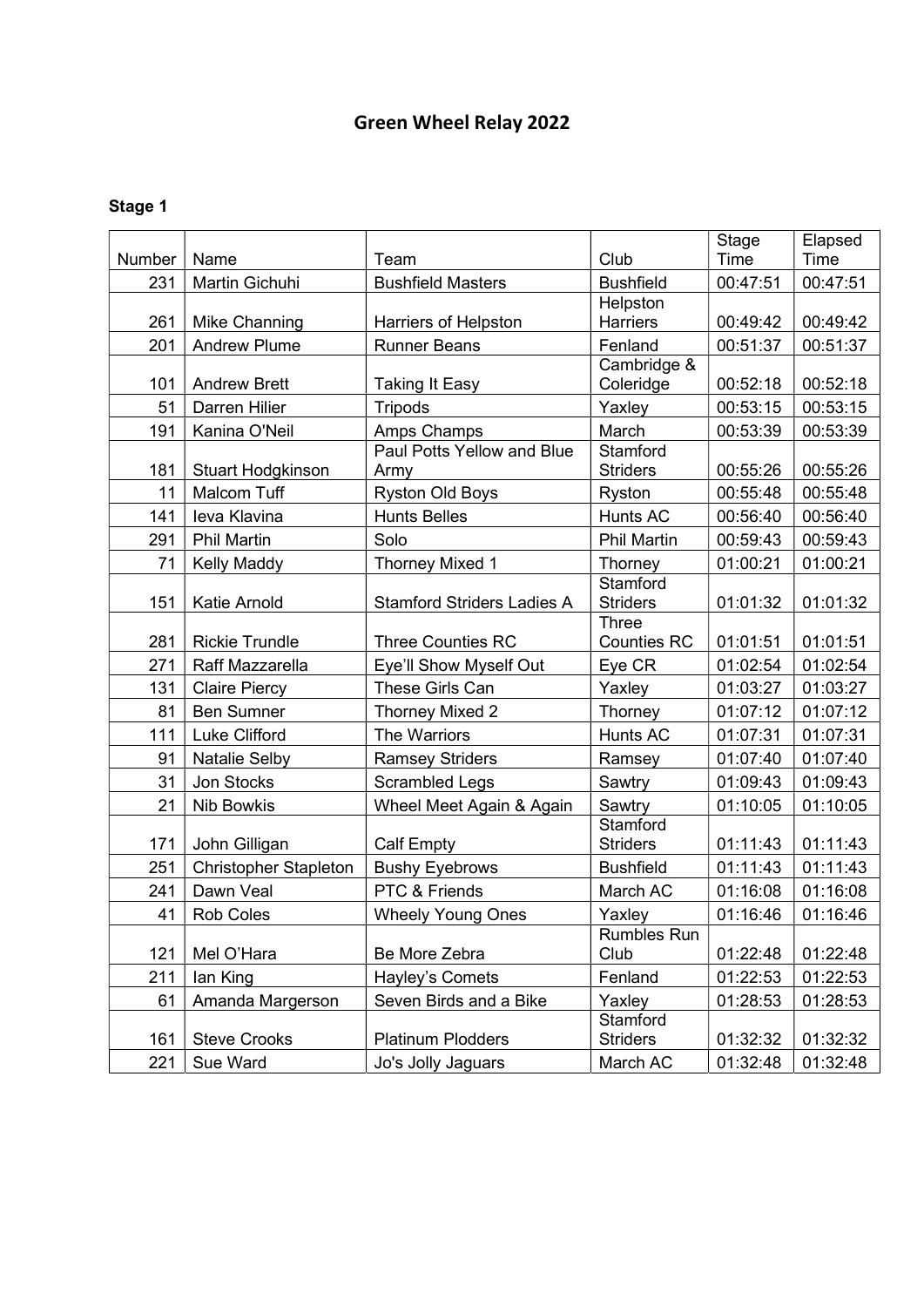|        |                        |                                   |                                    | Stage    | Elapsed  |
|--------|------------------------|-----------------------------------|------------------------------------|----------|----------|
| Number | Name                   | Team                              | Club                               | Time     | Time     |
| 72     | <b>Tobias Goodwin</b>  | Thorney Mixed 1                   | Thorney                            | 00:23:52 | 01:24:13 |
|        |                        | Paul Potts Yellow and Blue        | Stamford                           |          |          |
| 182    | Sam Barrett            | Army                              | <b>Striders</b>                    | 00:25:39 | 01:21:05 |
| 52     | <b>Sam Pettitt</b>     | <b>Tripods</b>                    | Yaxley                             | 00:26:48 | 01:20:03 |
| 192    | <b>Barry Head</b>      | Amps Champs                       | March                              | 00:28:14 | 01:21:53 |
| 142    | Sabrina Crothall       | <b>Hunts Belles</b>               | Hunts AC                           | 00:28:57 | 01:25:37 |
|        |                        |                                   | Helpston                           |          |          |
| 262    | <b>Barry Warne</b>     | <b>Harriers of Helpston</b>       | <b>Harriers</b>                    | 00:29:16 | 01:18:58 |
| 292    | <b>Phil Martin</b>     | Solo                              | <b>Phil Martin</b>                 | 00:29:20 | 01:29:03 |
| 112    | Lola Fletcher          | The Warriors                      | Hunts AC                           | 00:29:52 | 01:37:23 |
|        |                        |                                   | Cambridge &                        |          |          |
| 102    | Rebecca Jones          | <b>Taking It Easy</b>             | Coleridge                          | 00:30:42 | 01:23:00 |
| 12     | Jason Hawes            | <b>Ryston Old Boys</b>            | Ryston                             | 00:31:24 | 01:27:12 |
| 132    | Kathryn Hawkswell      | These Girls Can                   | Yaxley                             | 00:32:55 | 01:36:22 |
| 232    | <b>Eric Winstone</b>   | <b>Bushfield Masters</b>          | <b>Bushfield</b>                   | 00:33:23 | 01:21:14 |
| 92     | Nicki Joyce            | <b>Ramsey Striders</b>            | Ramsey                             | 00:36:45 | 01:44:25 |
|        | Marcus Amps-           |                                   |                                    |          |          |
| 82     | Woodward               | <b>Thorney Mixed 2</b>            | Thorney                            | 00:37:18 | 01:44:30 |
| 282    |                        | <b>Three Counties RC</b>          | <b>Three</b><br><b>Counties RC</b> | 00:38:07 | 01:39:58 |
|        | Debbie Agger           |                                   | <b>Rumbles Run</b>                 |          |          |
| 122    | <b>Alison Sinclair</b> | Be More Zebra                     | Club                               | 00:38:46 | 02:01:34 |
| 32     | <b>Rob Starr</b>       | Scrambled Legs                    | Sawtry                             | 00:39:31 | 01:49:14 |
| 212    | Carly Read             | Hayley's Comets                   | Fenland                            | 00:40:28 | 02:03:21 |
|        |                        |                                   | Stamford                           |          |          |
| 152    | Calli Robertson        | <b>Stamford Striders Ladies A</b> | <b>Striders</b>                    | 00:40:41 | 01:42:13 |
| 242    | Louise Mottram         | PTC & Friends                     | March AC                           | 00:41:18 | 01:57:26 |
|        |                        |                                   | Stamford                           |          |          |
| 162    | Sonia Kendal           | <b>Platinum Plodders</b>          | <b>Striders</b>                    | 00:41:58 | 02:18:34 |
| 42     | Nina Wright            | <b>Wheely Young Ones</b>          | Yaxley                             | 00:42:27 | 01:59:13 |
| 22     | <b>Kelly Starr</b>     | Wheel Meet Again & Again          | Sawtry                             | 00:42:57 | 01:53:02 |
| 252    | Victoria Abraham       | <b>Bushy Eyebrows</b>             | <b>Bushfield</b>                   | 00:44:46 | 01:56:29 |
| 202    | Jane Greenwood         | <b>Runner Beans</b>               | Fenland                            | 00:45:17 | 01:36:54 |
| 62     | Kirsten Loutit         | Seven Birds and a Bike            | Yaxley                             | 00:45:21 | 02:14:14 |
|        |                        |                                   | Stamford                           |          |          |
| 172    | <b>Sharon Stancer</b>  | Calf Empty                        | <b>Striders</b>                    | 00:45:22 | 01:57:05 |
| 222    | Karen Kimberlin        | Jo's Jolly Jaguars                | March AC                           | 00:45:30 | 02:18:18 |
| 272    | Michelle Gard          | Eye'll Show Myself Out            | Eye CR                             | 00:48:31 | 01:51:25 |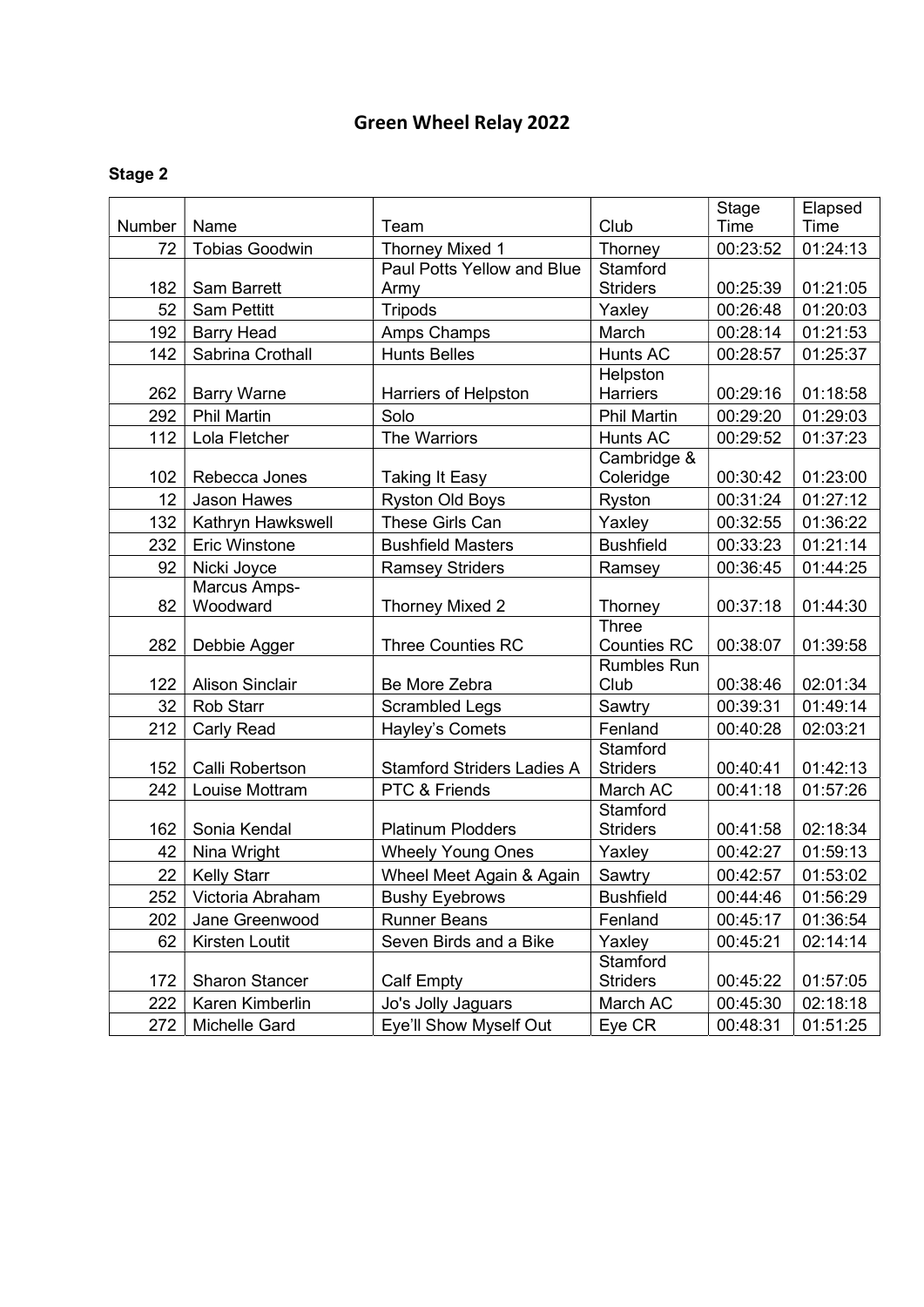|        |                         |                                   |                    | Stage       | Elapsed  |
|--------|-------------------------|-----------------------------------|--------------------|-------------|----------|
| Number | Name                    | Team                              | Club               | <b>Time</b> | Time     |
| 233    | <b>Brian Corleys</b>    | <b>Bushfield Masters</b>          | <b>Bushfield</b>   | 00:36:45    | 01:57:59 |
|        |                         | Paul Potts Yellow and Blue        | Stamford           |             |          |
| 183    | <b>Martin Minchin</b>   | Army                              | <b>Striders</b>    | 00:37:39    | 01:58:44 |
|        |                         |                                   | Cambridge          |             |          |
| 103    | <b>Scott Morrison</b>   | <b>Taking It Easy</b>             | & Coleridge        | 00:38:48    | 02:01:48 |
|        |                         |                                   | Helpston           |             |          |
| 263    | Jim Morris              | Harriers of Helpston              | <b>Harriers</b>    | 00:38:49    | 01:57:47 |
| 113    | Duane Tomaselli         | The Warriors                      | Hunts AC           | 00:39:00    | 02:16:23 |
| 53     | Mike Halcomb            | <b>Tripods</b>                    | Yaxley             | 00:39:05    | 01:59:08 |
| 73     | <b>Keaton Neacy</b>     | Thorney Mixed 1                   | Thorney            | 00:40:22    | 02:04:35 |
| 293    | <b>Phil Martin</b>      | Solo                              | <b>Phil Martin</b> | 00:41:29    | 02:10:32 |
| 193    | <b>Mike Boxall</b>      | Amps Champs                       | March              | 00:41:48    | 02:03:41 |
| 133    | Abbie Branston          | These Girls Can                   | Yaxley             | 00:42:14    | 02:18:36 |
| 13     | <b>Martin Heeley</b>    | <b>Ryston Old Boys</b>            | Ryston             | 00:43:04    | 02:10:16 |
| 143    | Gemma Sandells          | <b>Hunts Belles</b>               | Hunts AC           | 00:43:14    | 02:08:51 |
|        |                         |                                   | Stamford           |             |          |
| 163    | Wayne Staff             | <b>Platinum Plodders</b>          | <b>Striders</b>    | 00:44:39    | 02:59:09 |
|        |                         |                                   | Stamford           |             |          |
| 153    | <b>Cheryl Allibone</b>  | <b>Stamford Striders Ladies A</b> | <b>Striders</b>    | 00:47:27    | 02:29:40 |
| 93     | <b>Mark Simmons</b>     | <b>Ramsey Striders</b>            | Ramsey             | 00:47:46    | 02:32:11 |
| 33     | Anna-Marie Cooper       | <b>Scrambled Legs</b>             | Sawtry             | 00:47:48    | 02:37:02 |
|        |                         |                                   | <b>Three</b>       |             |          |
| 283    | <b>Matthew Knott</b>    | <b>Three Counties RC</b>          | <b>Counties RC</b> | 00:48:17    | 02:28:15 |
| 83     | Kelly Ackerman          | Thorney Mixed 2                   | Thorney            | 00:48:47    | 02:33:17 |
| 213    | Melissa Milham          | Hayley's Comets                   | Fenland            | 00:51:07    | 02:54:28 |
|        |                         |                                   | <b>Rumbles</b>     |             |          |
| 123    | <b>Gemma Roberts</b>    | Be More Zebra                     | Run Club           | 00:52:29    | 02:54:03 |
| 203    | <b>Rachael Nicholls</b> | <b>Runner Beans</b>               | Fenland            | 00:53:59    | 02:30:53 |
|        |                         |                                   | Stamford           |             |          |
| 173    | <b>Chris Watford</b>    | <b>Calf Empty</b>                 | <b>Striders</b>    | 00:54:397   | 02:49:52 |
| 23     | <b>Ash Butten</b>       | Wheel Meet Again & Again          | Sawtry             | 00:55:54    | 02:48:56 |
|        | 253   Danielle Mills    | <b>Bushy Eyebrows</b>             | <b>Bushfield</b>   | 00:55:56    | 02:52:25 |
| 223    | Andrew Fovargue         | Jo's Jolly Jaguars                | March AC           | 00:56:01    | 03:14:19 |
| 63     | Jo Gooding              | Seven Birds and a Bike            | Yaxley             | 00:59:20    | 03:13:34 |
| 43     | <b>Lesley Coles</b>     | <b>Wheely Young Ones</b>          | Yaxley             | 00:59:51    | 02:59:04 |
| 243    | <b>Mark Darlow</b>      | PTC & Friends                     | March AC           | 01:03:23    | 03:00:49 |
| 273    | Jo Sells                | Eye'll Show Myself Out            | Eye CR             | 01:10:09    | 03:01:34 |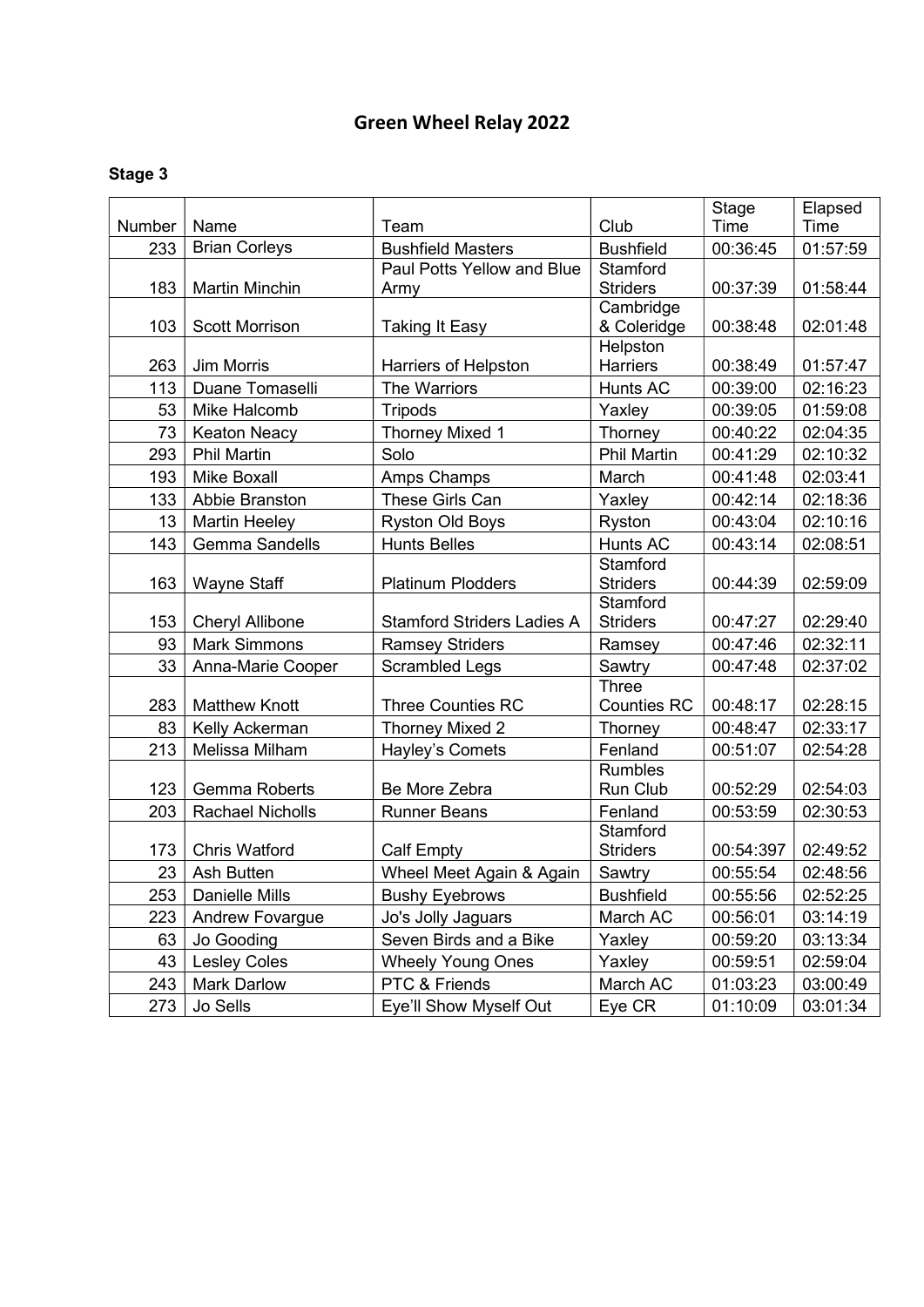|        |                           |                                   |                    | Stage    | Elapsed  |
|--------|---------------------------|-----------------------------------|--------------------|----------|----------|
| Number | Name                      | Team                              | Club               | Time     | Time     |
|        |                           |                                   | Helpston           |          |          |
| 264    | <b>Ben Heron</b>          | Harriers of Helpston              | Harriers           | 00:45:27 | 02:43:14 |
| 84     | <b>Kirk Brawn</b>         | Thorney Mixed 2                   | Thorney            | 00:49:01 | 03:22:18 |
| 214    | Ben Jimson                | Hayley's Comets                   | Fenland            | 00:50:26 | 03:44:54 |
| 194    | Niall Jackson             | Amps Champs                       | March              | 00:51:02 | 02:54:43 |
| 234    | <b>Brian Corleys</b>      | <b>Bushfield Masters</b>          | <b>Bushfield</b>   | 00:51:12 | 02:49:11 |
|        |                           | Paul Potts Yellow and Blue        | Stamford           |          |          |
| 184    | Mark Popple               | Army                              | <b>Striders</b>    | 00:55:21 | 02:54:05 |
| 114    | Duane Tomaselli           | The Warriors                      | <b>Hunts AC</b>    | 00:56:03 | 03:12:26 |
| 54     | <b>Craif Bradley</b>      | <b>Tripods</b>                    | Yaxley             | 00:57:43 | 02:56:51 |
| 14     | Owen Jary                 | <b>Ryston Old Boys</b>            | Ryston             | 00:57:56 | 03:08:12 |
|        |                           |                                   | Cambridge &        |          |          |
| 104    | <b>Patrick Maier</b>      | <b>Taking It Easy</b>             | Coleridge          | 00:59:04 | 03:00:52 |
| 204    | Tom Richards              | <b>Runner Beans</b>               | Fenland            | 00:59:07 | 03:30:00 |
| 144    | Lucy Mapp                 | <b>Hunts Belles</b>               | <b>Hunts AC</b>    | 00:59:19 | 03:08:10 |
| 134    | Gina Crane                | These Girls Can                   | Yaxley             | 00:59:45 | 03:18:21 |
|        |                           |                                   | Stamford           |          |          |
| 164    | <b>Nick Wells</b>         | <b>Platinum Plodders</b>          | <b>Striders</b>    | 01:00:52 | 04:00:01 |
| 294    | <b>Phil Martin</b>        | Solo                              | <b>Phil Martin</b> | 01:03:04 | 03:13:36 |
| 254    | <b>Martin Glendenning</b> | <b>Bushy Eyebrows</b>             | <b>Bushfield</b>   | 01:05:14 | 03:57:39 |
| 24     | <b>Matt Spinx</b>         | Wheel Meet Again & Again          | Sawtry             | 01:09:01 | 03:57:57 |
| 74     | <b>Chloe Bedford</b>      | Thorney Mixed 1                   | Thorney            | 01:09:52 | 03:14:27 |
| 94     | James Bolm                | <b>Ramsey Striders</b>            | Ramsey             | 01:11:16 | 03:43:27 |
|        |                           |                                   | <b>Rumbles Run</b> |          |          |
| 124    | Kathleen Miller           | Be More Zebra                     | Club               | 01:13:00 | 04:07:03 |
|        |                           |                                   | Stamford           |          |          |
| 174    | <b>Fran Carlin</b>        | <b>Calf Empty</b>                 | <b>Striders</b>    | 01:14:21 | 04:04:13 |
|        |                           |                                   | <b>Three</b>       |          |          |
| 284    | <b>Tracey Else</b>        | <b>Three Counties RC</b>          | <b>Counties RC</b> | 01:14:45 | 03:43:00 |
| 274    | James Constable           | Eye'll Show Myself Out            | Eye CR             | 01:15:15 | 04:16:49 |
|        |                           |                                   | Stamford           |          |          |
| 154    | Kate Leddington           | <b>Stamford Striders Ladies A</b> | <b>Striders</b>    | 01:16:36 | 03:46:16 |
| 44     | <b>Stacey Homewood</b>    | <b>Wheely Young Ones</b>          | Yaxley             | 01:18:38 | 04:17:42 |
| 224    | <b>Steve Starr</b>        | Jo's Jolly Jaguars                | March AC           | 01:18:45 | 04:33:04 |
| 64     | <b>Charlotte Cole</b>     | Seven Birds and a Bike            | Yaxley             | 01:21:34 | 04:35:08 |
| 244    | Malcolm Hunt              | PTC & Friends                     | March AC           | 01:24:20 | 04:25:09 |
| 34     | Rob Kirk                  | Scrambled Legs                    | Sawtry             | 01:30:24 | 04:07:26 |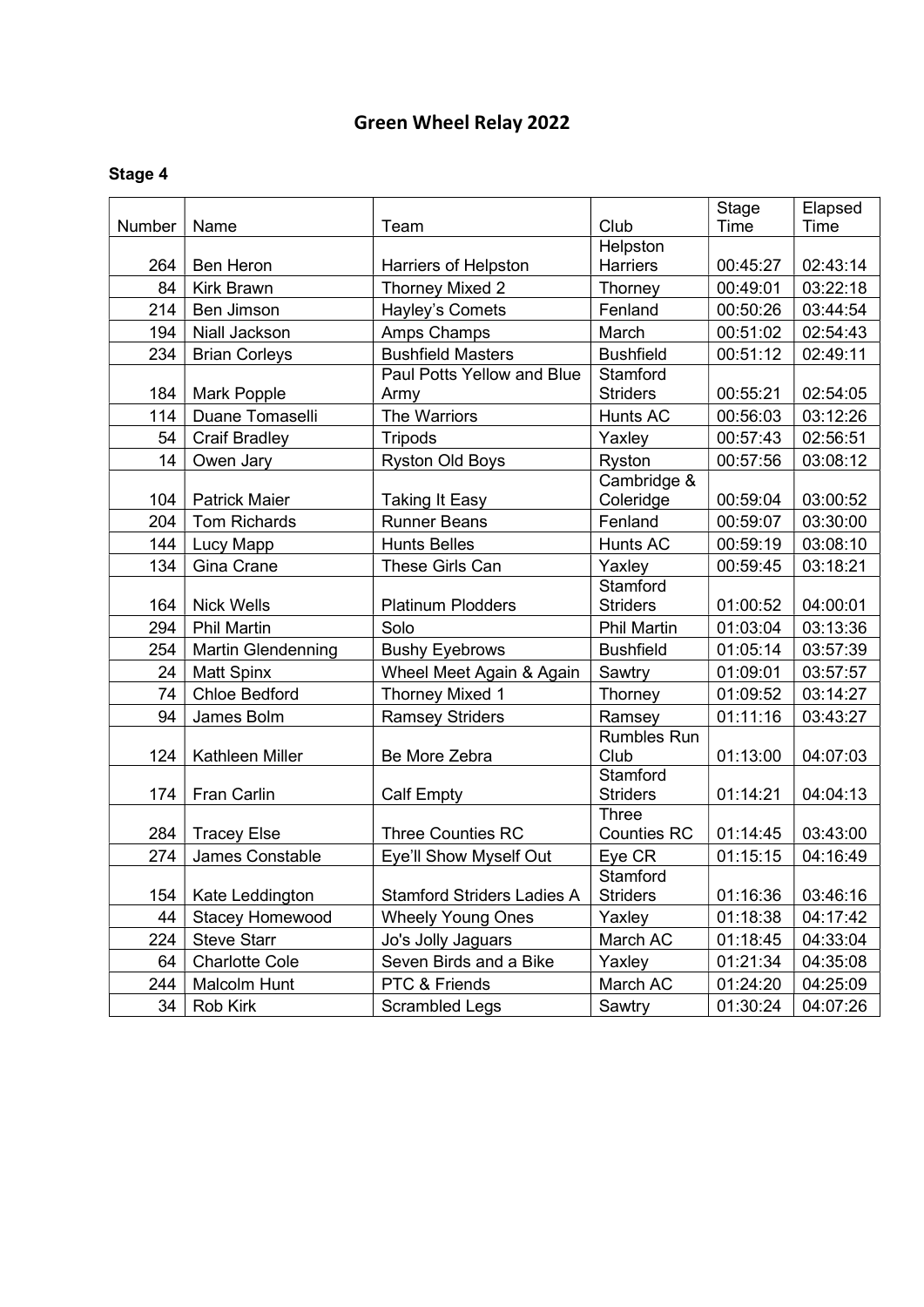|        |                        |                                   |                             | Stage    | Elapsed  |
|--------|------------------------|-----------------------------------|-----------------------------|----------|----------|
| Number | Name                   | Team                              | Club                        | Time     | Time     |
| 115    | <b>Issac Ellard</b>    | The Warriors                      | <b>Hunts AC</b>             | 00:44:57 | 03:57:23 |
|        |                        |                                   | Helpston                    |          |          |
| 265    | <b>Aaron Scott</b>     | Harriers of Helpston              | Harriers                    | 00:45:59 | 03:29:13 |
| 195    | <b>Glen Watts</b>      | Amps Champs                       | March                       | 00:47:48 | 03:42:31 |
|        |                        | Paul Potts Yellow and Blue        | Stamford                    |          |          |
| 185    | Luke Harrison          | Army                              | <b>Striders</b>             | 00:48:36 | 03:42:41 |
| 105    | <b>Tom Rogers</b>      | <b>Taking It Easy</b>             | Cambridge &<br>Coleridge    | 00:52:47 | 03:53:39 |
| 235    | Jason Bishop           | <b>Bushfield Masters</b>          | <b>Bushfield</b>            | 00:53:04 | 03:42:15 |
| 55     | Darren Wells           | <b>Tripods</b>                    | Yaxley                      | 00:55:08 | 03:51:59 |
| 215    | <b>Graham Milham</b>   | Hayley's Comets                   | Fenland                     | 00:56:18 | 04:41:12 |
| 15     |                        |                                   |                             | 00:59:17 | 04:07:29 |
|        | Jamie Bransgrove       | Ryston Old Boys                   | Ryston                      |          |          |
| 95     | George Munford         | <b>Ramsey Striders</b>            | Ramsey<br><b>Hunts AC</b>   | 01:00:28 | 04:43:55 |
| 145    | Hanna Brickell         | <b>Hunts Belles</b>               |                             | 01:00:40 | 04:08:50 |
| 135    | Roslyn Loutit          | These Girls Can                   | Yaxley                      | 01:00:46 | 04:19:07 |
| 205    | <b>Andrew Baldwin</b>  | <b>Runner Beans</b>               | Fenland                     | 01:00:51 | 04:30:51 |
| 285    | <b>Craig Freestone</b> | <b>Three Counties RC</b>          | Three<br><b>Counties RC</b> | 01:03:11 | 04:46:11 |
| 75     | Phil Neacy             | <b>Thorney Mixed 1</b>            | Thorney                     | 01:03:45 | 04:18:12 |
| 275    | <b>Alison Dunphy</b>   | Eye'll Show Myself Out            | Eye CR                      | 01:04:19 | 05:21:08 |
| 255    | Daniel Stapleton       | <b>Bushy Eyebrows</b>             | <b>Bushfield</b>            | 01:04:25 | 05:02:04 |
| 25     | <b>Richard Fenn</b>    | Wheel Meet Again & Again          | Sawtry                      | 01:05:43 | 05:03:40 |
| 295    | <b>Phil Martin</b>     | Solo                              | <b>Phil Martin</b>          | 01:07:06 | 04:20:42 |
| 35     | David Bartle           | <b>Scrambled Legs</b>             | Sawtry                      | 01:07:54 | 05:15:20 |
|        |                        |                                   | Stamford                    |          |          |
| 155    | Laura Bailey           | <b>Stamford Striders Ladies A</b> | <b>Striders</b>             | 01:08:58 | 04:55:14 |
| 245    | Jason Mottram          | PTC & Friends                     | March AC                    | 01:09:13 | 05:34:22 |
|        |                        |                                   | Stamford                    |          |          |
| 165    | Suzanne Moon           | <b>Platinum Plodders</b>          | <b>Striders</b>             | 01:09:29 | 05:09:30 |
| 45     | <b>Mathew Patchett</b> | <b>Wheely Young Ones</b>          | Yaxley                      | 01:14:08 | 05:31:50 |
| 225    | Sarah Starr            | Jo's Jolly Jaguars                | March AC                    | 01:17:59 | 05:51:03 |
|        |                        |                                   | <b>Rumbles Run</b>          |          |          |
| 125    | <b>Rachel Stone</b>    | Be More Zebra                     | Club<br>Stamford            | 01:19:28 | 05:26:31 |
| 175    | <b>Gaynor Morris</b>   | <b>Calf Empty</b>                 | <b>Striders</b>             | 01:21:27 | 05:25:40 |
| 85     | Helene Upchurch        | Thorney Mixed 2                   | Thorney                     | 01:25:50 | 04:48:08 |
|        |                        |                                   |                             |          |          |
| 65     | Jo Baron               | Seven Birds and a Bike            | Yaxley                      | 01:33:16 | 06:08:24 |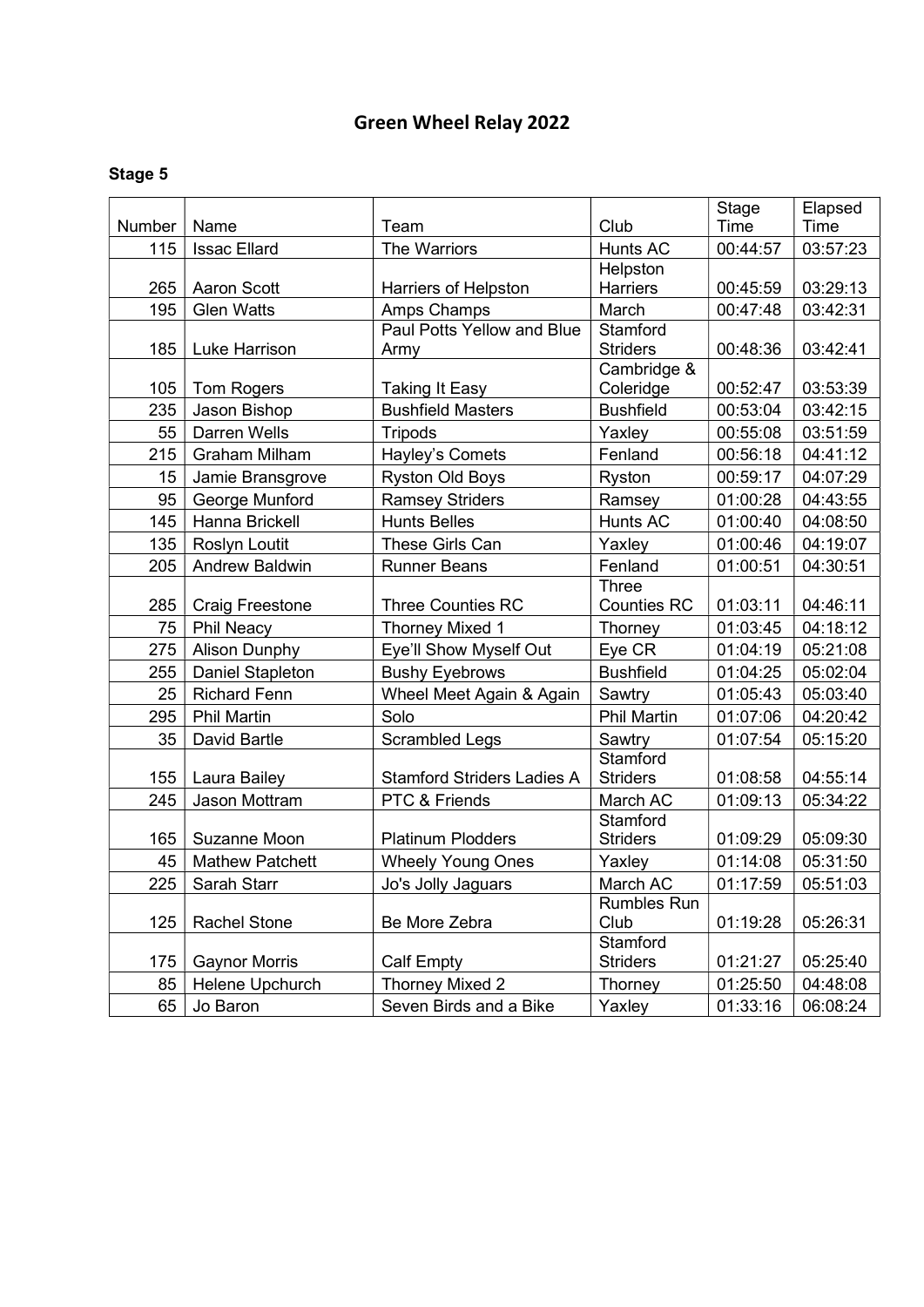|        |                          |                                   |                             | <b>Stage</b> | Elapsed  |
|--------|--------------------------|-----------------------------------|-----------------------------|--------------|----------|
| Number | Name                     | Team                              | Club                        | Time         | Time     |
| 236    | <b>Scott Meadows</b>     | <b>Bushfield Masters</b>          | <b>Bushfield</b>            | 00:44:04     | 04:26:19 |
|        |                          | Paul Potts Yellow and Blue        | Stamford                    |              |          |
| 186    | <b>Nick Harding</b>      | Army                              | <b>Striders</b>             | 00:46:40     | 04:29:21 |
| 196    | <b>Steven Robitett</b>   | Amps Champs                       | March                       | 00:48:35     | 04:31:06 |
| 146    | Lucy Mapp                | <b>Hunts Belles</b>               | <b>Hunts AC</b>             | 00:50:11     | 04:59:01 |
|        |                          |                                   | Cambridge &                 |              |          |
| 106    | Ryan Ward                | <b>Taking It Easy</b>             | Coleridge                   | 00:50:28     | 04:44:07 |
| 116    | Joseph Reindel           | The Warriors                      | Hunts AC                    | 00:50:28     | 04:47:51 |
| 56     | Carl Baron               | <b>Tripods</b>                    | Yaxley                      | 00:51:28     | 04:43:27 |
| 136    | Abi Kefford              | These Girls Can                   | Yaxley                      | 00:52:06     | 05:11:13 |
| 216    | <b>Richard Agger</b>     | Hayley's Comets                   | Fenland                     | 00:52:47     | 05:33:59 |
|        | <b>Elisabeth Sennitt</b> |                                   |                             |              |          |
| 76     | Clough                   | <b>Thorney Mixed 1</b>            | Thorney                     | 00:54:23     | 05:12:35 |
|        |                          |                                   | Helpston<br><b>Harriers</b> | 00:54:24     |          |
| 266    | Nat Freeman              | Harriers of Helpston              |                             |              | 04:23:37 |
| 16     | <b>Matt Hitchcock</b>    | <b>Ryston Old Boys</b>            | Ryston<br>Stamford          | 00:55:45     | 05:03:14 |
| 166    | <b>Andrew Wade</b>       | <b>Platinum Plodders</b>          | <b>Striders</b>             | 00:56:42     | 06:06:12 |
|        |                          |                                   | Stamford                    |              |          |
| 176    | <b>Graham Edwards</b>    | <b>Calf Empty</b>                 | <b>Striders</b>             | 00:58:20     | 06:24:00 |
| 206    | <b>Ade Mills</b>         | <b>Runner Beans</b>               | Fenland                     | 01:00:02     | 05:30:53 |
|        |                          |                                   | Stamford                    |              |          |
| 156    | Liz Harding              | <b>Stamford Striders Ladies A</b> | <b>Striders</b>             | 01:01:27     | 05:56:41 |
| 246    | Jason Mottram            | PTC & Friends                     | March AC                    | 01:01:35     | 06:35:57 |
| 86     | Julia Knight-Jones       | Thorney Mixed 2                   | Thorney                     | 01:01:46     | 05:49:54 |
| 96     | David Skidmore           | <b>Ramsey Striders</b>            | Ramsey                      | 01:02:19     | 05:46:14 |
| 46     | <b>Gavin Farrow</b>      | <b>Wheely Young Ones</b>          | Yaxley                      | 01:02:41     | 06:34:31 |
|        |                          |                                   | Three                       |              |          |
| 286    | Amy Baxter               | <b>Three Counties RC</b>          | <b>Counties RC</b>          | 01:02:48     | 05:48:59 |
| 36     | <b>Greg Kerr</b>         | <b>Scrambled Legs</b>             | Sawtry                      | 01:02:51     | 06:18:11 |
|        | Joanne Anderson-         |                                   |                             |              |          |
| 226    | Wenn                     | Jo's Jolly Jaguars                | March AC                    | 01:04:50     | 06:55:53 |
| 66     | Lisa Box                 | Seven Birds and a Bike            | Yaxley                      | 01:04:57     | 07:13:21 |
|        |                          |                                   | <b>Rumbles Run</b>          |              |          |
| 126    | Kay Savage Riley         | Be More Zebra                     | Club                        | 01:05:56     | 06:32:27 |
| 256    | <b>Vicky Olik</b>        | <b>Bushy Eyebrows</b>             | <b>Bushfield</b>            | 01:06:45     | 06:08:49 |
| 26     | Dan Keen                 | Wheel Meet Again & Again          | Sawtry                      | 01:07:36     | 06:11:16 |
| 296    | <b>Phil Martin</b>       | Solo                              | <b>Phil Martin</b>          | 01:08:29     | 05:29:11 |
| 276    | <b>Neil Plant</b>        | Eye'll Show Myself Out            | Eye CR                      | 01:08:40     | 06:29:48 |